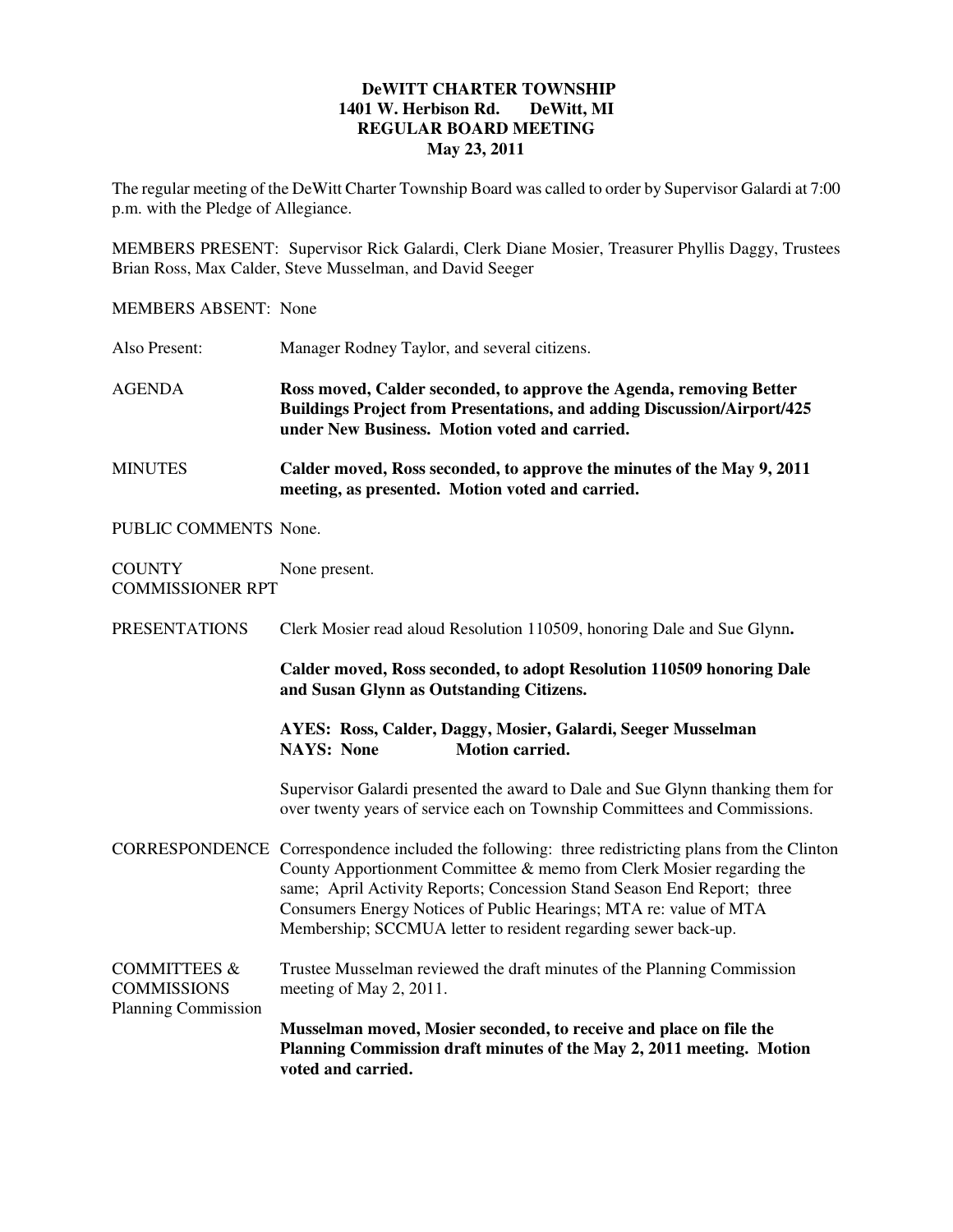| DeWitt Township Board Minutes<br>May 23, 2011<br>Page 2     |                                                                                                                                                                                                                                                                                                                                                                                                                                                                                                                                                                                                                                  |
|-------------------------------------------------------------|----------------------------------------------------------------------------------------------------------------------------------------------------------------------------------------------------------------------------------------------------------------------------------------------------------------------------------------------------------------------------------------------------------------------------------------------------------------------------------------------------------------------------------------------------------------------------------------------------------------------------------|
| <b>UNFINISHED</b><br><b>BUSINESS</b>                        | None.                                                                                                                                                                                                                                                                                                                                                                                                                                                                                                                                                                                                                            |
| <b>NEW BUSINESS</b>                                         | Planning Consultant Fould's staff report, dated May 10, 2011, addressing DL                                                                                                                                                                                                                                                                                                                                                                                                                                                                                                                                                      |
| SUP 06-990003<br>Kesler Renewal                             | Kesler renewal request for SUP 06-990003 for an existing mining operation on<br>the north side of Howe Road, was reviewed and discussed.                                                                                                                                                                                                                                                                                                                                                                                                                                                                                         |
|                                                             | Supervisor Galardi, based upon a conversation with Planning Consultant Foulds,<br>stated that he believes some of the Township's processes for approvals may be<br>unnecessary or could be streamlined, saving the Township money and the<br>developer's time. Manager Taylor will work with Planning Consultant Foulds to<br>define any proposed changes.                                                                                                                                                                                                                                                                       |
|                                                             | Seeger moved, Ross seconded, to approve a one year renewal of SUP06-<br>990003 which is an existing extraction operation located on the north side of<br>Howe Road east of US 127. Motion voted and carried.                                                                                                                                                                                                                                                                                                                                                                                                                     |
| New SUP 11-990001<br>Genex Investment<br>(Vision Collision) | Planning Consultant Fould's staff report, dated May 12, 2011, addressing an<br>application for a Special Use Permit to construct and operate a 13,292 square foot<br>auto body repair facility to be located at 13393 South US 27, was reviewed and<br>discussed. The applicant's representative Troy Yensen, answered question from<br>the Board primarily relating to noise that may affect the residential neighborhood<br>to the south. The applicant explained that most modern auto body repair now<br>involves replacing parts with parts, not the noise of the past related to sanding and<br>welding, or cutting metal. |
|                                                             | Seeger moved, Musselman seconded, to approve, based on a unanimous<br>recommendation from the Planning Commission, Special Use Permit 11-<br>990001 from Genex Investments LLC to construct and operate an auto body<br>repair facility located at 13393 US 27, DeWitt, MI, on the following basis:                                                                                                                                                                                                                                                                                                                              |
|                                                             | A) the proposed vehicle auto body repair facility has been designed and can<br>comply with the requirements of Section 7.3 (Site Plan Review) and Section<br>7.13.14 (Auto Body Repair) of the Zoning Ordinance.                                                                                                                                                                                                                                                                                                                                                                                                                 |
|                                                             | B) Upon compliance with the conditions of the Special Use Permit, the plans<br>will comply with the site plan review standards listed in the Zoning<br>Ordinance to include provision of a fencing plan for the vehicle storage area,<br>and compliance with the requirements of the Michigan Department of<br>Transportation for driveway access and the requirement for shared<br>driveway access in the event of future redevelopment to the south.                                                                                                                                                                           |
|                                                             | C) The applicant shall comply with the requirements of the Michigan<br>Department of Transportation for driveway access and the requirement for<br>shared driveway access in the event of future redevelopment to the south.                                                                                                                                                                                                                                                                                                                                                                                                     |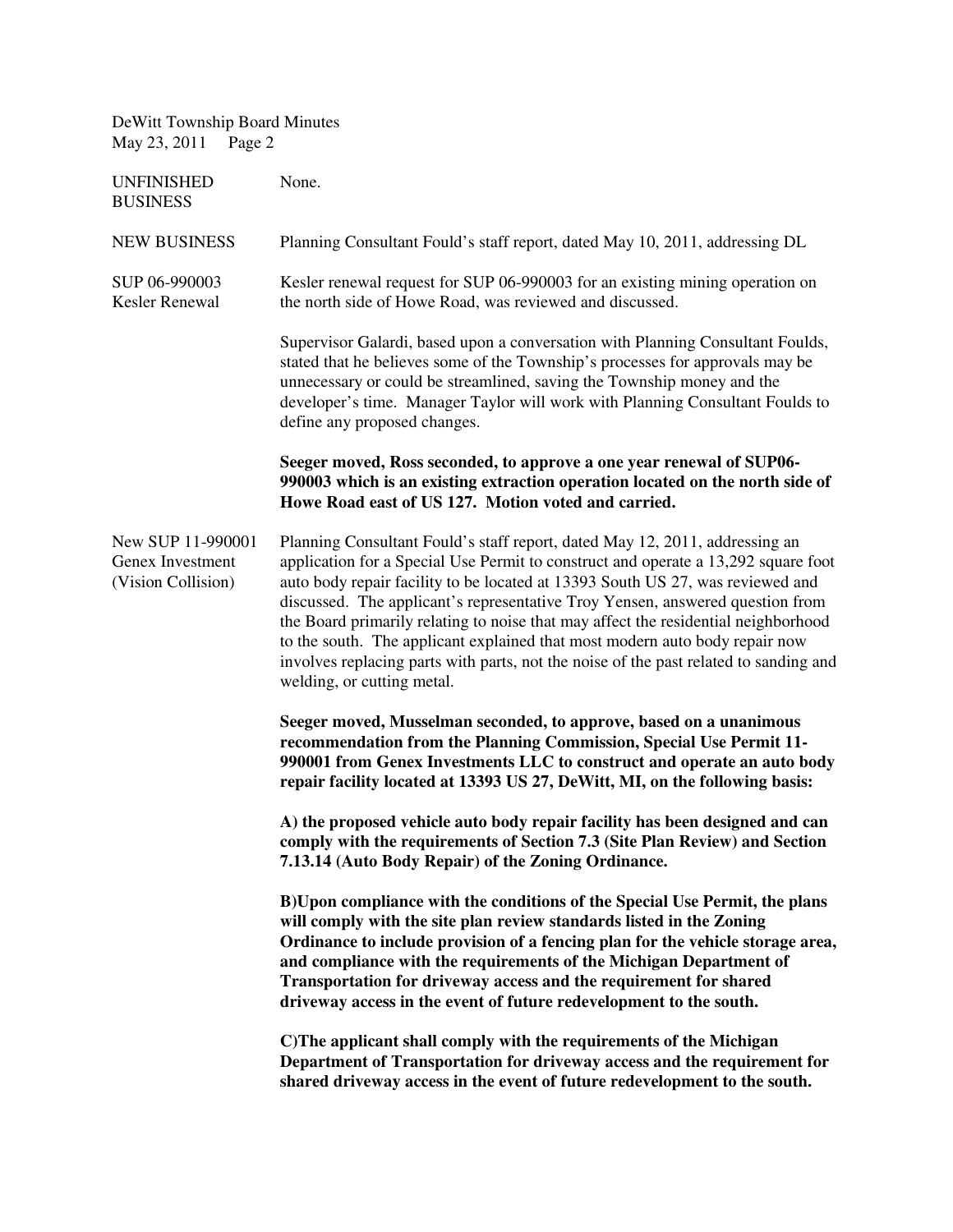**D)The Special Use Permit shall allow hours of operation to be Monday through Friday 8:00 am to 8:00 pm and Saturday 9:00 am until 2:00 pm.** 

**E)the standards for Basis for Determination listed in Section 7.4.3 of the**  DeWitt Township Board Minutes May 23, 2011 Page 3

#### **Zoning Ordinance have been met.**

### **Motion voted and carried.**

| Comprehensive<br>Development Plan                                     | Proposed Amendments The Board reviewed Planning Consultant Fould's staff report dated May 12,<br>2011, reviewing proposed amendments to the Comprehensive Development Plan<br>which were recently considered by the Planning Commission.                                                                                                                                                                                                                                                                                                                                                                                                                                                                       |
|-----------------------------------------------------------------------|----------------------------------------------------------------------------------------------------------------------------------------------------------------------------------------------------------------------------------------------------------------------------------------------------------------------------------------------------------------------------------------------------------------------------------------------------------------------------------------------------------------------------------------------------------------------------------------------------------------------------------------------------------------------------------------------------------------|
|                                                                       | Calder moved, Daggy seconded, to authorize, based upon a unanimous<br>recommendation, staff to forward the proposed Comprehensive<br>Development Plan amendment list for review by public agencies and<br>adjacent jurisdictions, as required by the Michigan Planning Act, and after<br>that review period the Planning Commission will schedule a public hearing<br>to formally incorporate these amendments into the Comprehensive<br>Development Plan; based on available public resources, DeWitt Charter<br>Township will begin to implement these amendments as part of the<br>Township budgeting process (already begun: Traffic Access Management &<br>Non-Motorized Plan). Motion voted and carried. |
| <b>Budget Adjustment</b><br>Codification                              | Clerk Mosier noted that this project was budgeted in 2010 but will be finalized in<br>2011.                                                                                                                                                                                                                                                                                                                                                                                                                                                                                                                                                                                                                    |
|                                                                       | Musselman moved, Calder seconded, to approve the following budget<br>adjustment to complete the codification project: \$9,400 to 101-215-977-000<br>(Clerk Capital Expense) from 101-000-390-000 (General Fund Balance).<br>Motion voted and carried.                                                                                                                                                                                                                                                                                                                                                                                                                                                          |
| Michigan Natural<br><b>Resources Trust Fund</b><br><b>Field Grant</b> | Manager Taylor reviewed his memo regarding the Michigan Natural Resources<br>Trust Fund Grant Award for the construction of the Miracle League Baseball<br>field and concession/restroom facility at Valley Farms Park. He reminded the<br>Board that the money the Township planned to spend on a new restroom facility<br>will now provide new restrooms and serve as the matching funds for this grant.<br>Manager Taylor provided a summary of project expenses and revenues, showing<br>the Township's share to be \$212,800 (paid from 425 reserves) of the total project<br>\$657,000 cost. He also pointed out that Case Cares is paying \$50,000 towards the<br>project.                              |
|                                                                       | Ross moved, Calder seconded, to adopt Resolution 110508 accepting the<br>Michigan Natural Resources Trust Fund grant for the construction of a<br>Miracle League Baseball field, concession/restroom facility, and other<br>improvements to Valley Farms Park.                                                                                                                                                                                                                                                                                                                                                                                                                                                 |
|                                                                       | AYES: Musselman, Seeger, Galardi, Mosier, Daggy, Calder, Ross                                                                                                                                                                                                                                                                                                                                                                                                                                                                                                                                                                                                                                                  |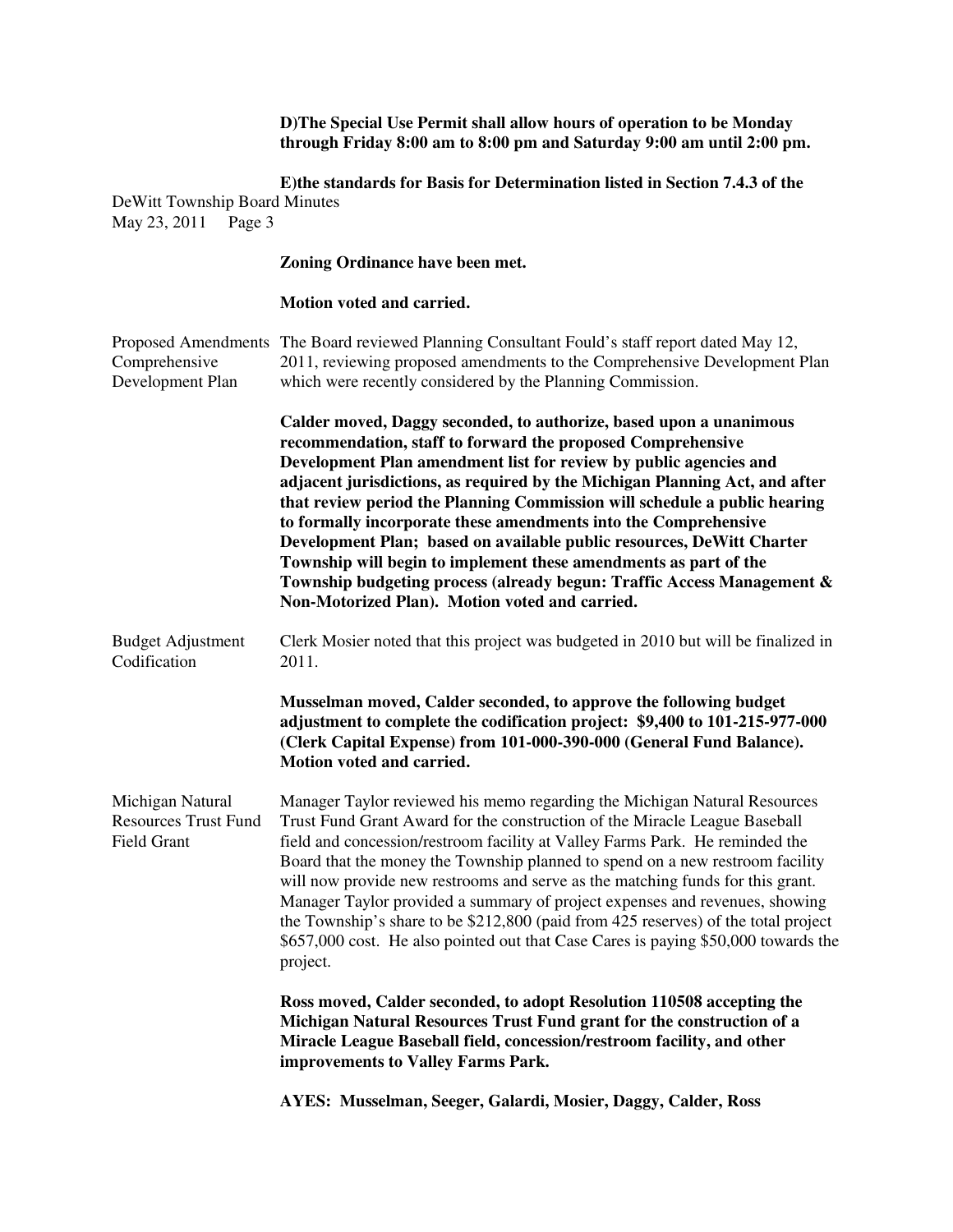**NAYS:** None **Motion carried.** 

# **Ross moved, Daggy seconded, to:**

DeWitt Township Board Minutes<br>May 23, 2011 Page 4 May 23, 2011

|                                           | a) authorize the Township Clerk to execute any necessary documents with the<br><b>Michigan Natural Resources Trust Fund Grant</b>                                                                                                                                                                                                                                                                                                                                              |
|-------------------------------------------|--------------------------------------------------------------------------------------------------------------------------------------------------------------------------------------------------------------------------------------------------------------------------------------------------------------------------------------------------------------------------------------------------------------------------------------------------------------------------------|
|                                           | b) authorize the Township Clerk to execute any necessary documents with<br><b>C2AE</b> for construction management services                                                                                                                                                                                                                                                                                                                                                    |
|                                           | c) to approve the following budget adjustment to the 2011 General Fund for<br>the payment of the construction of the Miracle League Baseball field,<br>concession/restroom facility, and other improvements to Valley Farms Park:<br>\$444,200 to 101-751-977-000 (Parks Capital Expense) from 101-000-390-000<br>(General Fund Balance) and \$212,800 to 101-751-977-000 (Parks Capital<br>Expense) from 101-000-380-000 (425 Reserve)                                        |
|                                           | d) to approve the following budget adjustment to the 2011 General Fund<br>Revenues: \$394,200 to 101-000-5390--- (State Grants) and \$50,000 to 101-<br>000-675-000 (Contribution from Private Sources).                                                                                                                                                                                                                                                                       |
|                                           | Motion voted and carried.                                                                                                                                                                                                                                                                                                                                                                                                                                                      |
| <b>Sewer Easement</b><br>Abandonment Agmt | Manager Taylor provided a staff report on Bath Township sewer interceptor<br>replacement project which is nearly complete. He noted that one item still<br>outstanding is the abandonment of the old sewer, and he has worked with<br>Attorney Robinson, Bath Township and Robert Zeeb to craft an acceptable<br>agreement to officially abandon the old sewer and terminate the easement.                                                                                     |
|                                           | Seeger moved, Musselman seconded, to approve the agreement, as<br>presented, between DeWitt Charter Township and Robert and Virginia<br>Zeeb, Centennial Land & Timber LC, and Zeeb Development LLC to<br>abandon the easements used for the old Bath Township Interceptor Sanitary<br>Sewer west of Chandler Road. Motion voted and carried.                                                                                                                                  |
| Pump Station 504<br>Relocation            | Manager Taylor reviewed his staff report, dated May 20, 2011, providing<br>information on the four bid responses received for the relocation of Pump Station<br>504. He also reviewed total projected project costs. Gary Arnold, C2AE, assisted<br>by answering questions from the Board regarding: background information on the<br>low bidder; contingency amount; cost share with Bath Township, timing for the<br>project; the need for communication with the residents. |
|                                           | Seeger moved, Daggy seconded, to:                                                                                                                                                                                                                                                                                                                                                                                                                                              |
|                                           | 1) authorize the Township Clerk to execute any necessary documents with<br>Lawrence M. Clarke for relocation of Pump Station 504 in an amount not to<br>exceed \$1,320,437 (bid proposal amount of \$1,260,437 plus \$60,000                                                                                                                                                                                                                                                   |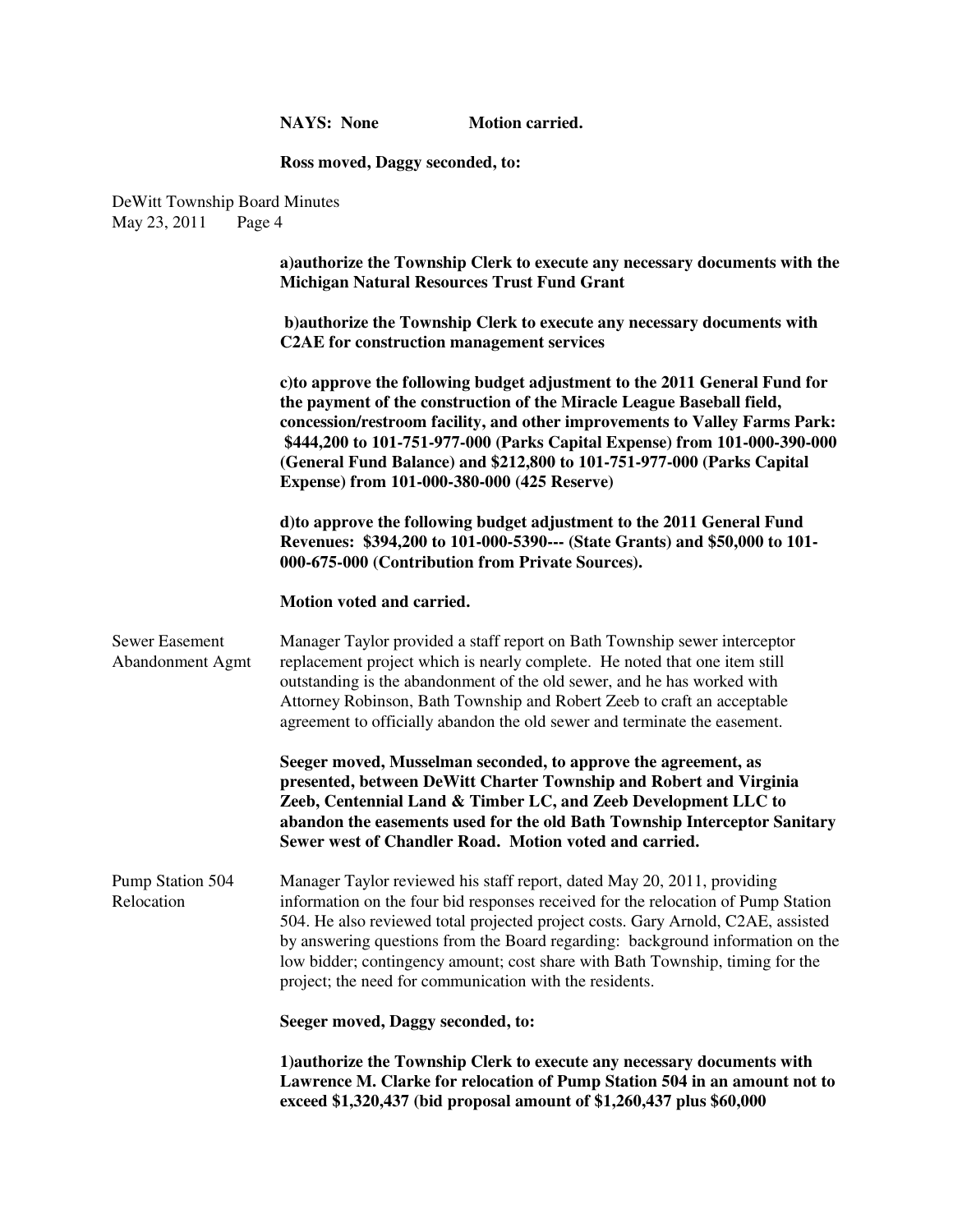**contingency)** 

|              | 2) authorize the Township Manager to execute necessary change orders up to<br>the contingency amount of \$60,000 and report back to the Board before final                                                      |
|--------------|-----------------------------------------------------------------------------------------------------------------------------------------------------------------------------------------------------------------|
|              | De Witt Township Board Minutes                                                                                                                                                                                  |
| May 23, 2011 | Page 5                                                                                                                                                                                                          |
|              | payments are made                                                                                                                                                                                               |
|              | 3) authorize the Township Clerk to execute any necessary documents with<br>Lansing Board of Water & Light for electrical services for the relocated 504<br>Pump Station with a not-to-exceed amount of \$16,700 |
|              | 4) authorize the Township Clerk to execute any necessary documents with<br>C2AE for construction engineering services related to the relocation of 504<br>Pump Station with a not-to-exceed amount of \$108,800 |
|              | 5) approve the following budget adjustment to revenues: \$970,000 to 590-<br>000-687-000 (Sewer Fund Reimbursements)                                                                                            |
|              | 6) approve the following budget adjustment to the 2011 sewer fund for the<br>relocation of Pump Station 504: \$1,065,000 to 590-537-977-000 (Capital                                                            |
|              | Expenditures) from 590-000-390-000 (Sewer Fund Balance) and \$90,000 to                                                                                                                                         |

#### **Motion voted and carried.**

**Balance).** 

The Board thanked Gary Arnold, C2AE, for his many years of service to the Township, and wished him happiness in his upcoming retirement.

**590-537-802-000 (Engineering Services) from 590-000-390-000 (Sewer Fund** 

2011 Summer Tax Treasurer Daggy presented the 2011 Summer Tax Collection Agreements, noting Collection Agmts the reduction in what is charged to the schools due to the Township's implementation of the administration fee.

> **Seeger moved, Musselman seconded, to approve the Summer Tax Collection Agreements as presented, and authorize the Supervisor and Treasurer to execute the same. Motion voted and carried.**

Discussion/Airport Supervisor Galardi initiated discussion regarding recent comments made in the Property & Possible media by certain Lansing City Council members regarding their desire to annex 425 Agmt w/City of the Airport. Consensus determined that no response is warranted at this time and Lansing the Supervisor and Manager will continue to monitor the situation and respond if they deem appropriate.

VOUCHERS **Musselman moved, Seeger seconded, to approve General Operating Fund Vouchers 58472-58520. Motion voted and carried.**

REPORTS & Manager Taylor reported the following: the Township will be pursuing a court COMMENTS remedy for zoning violations with Compassionate Caregivers; Creating